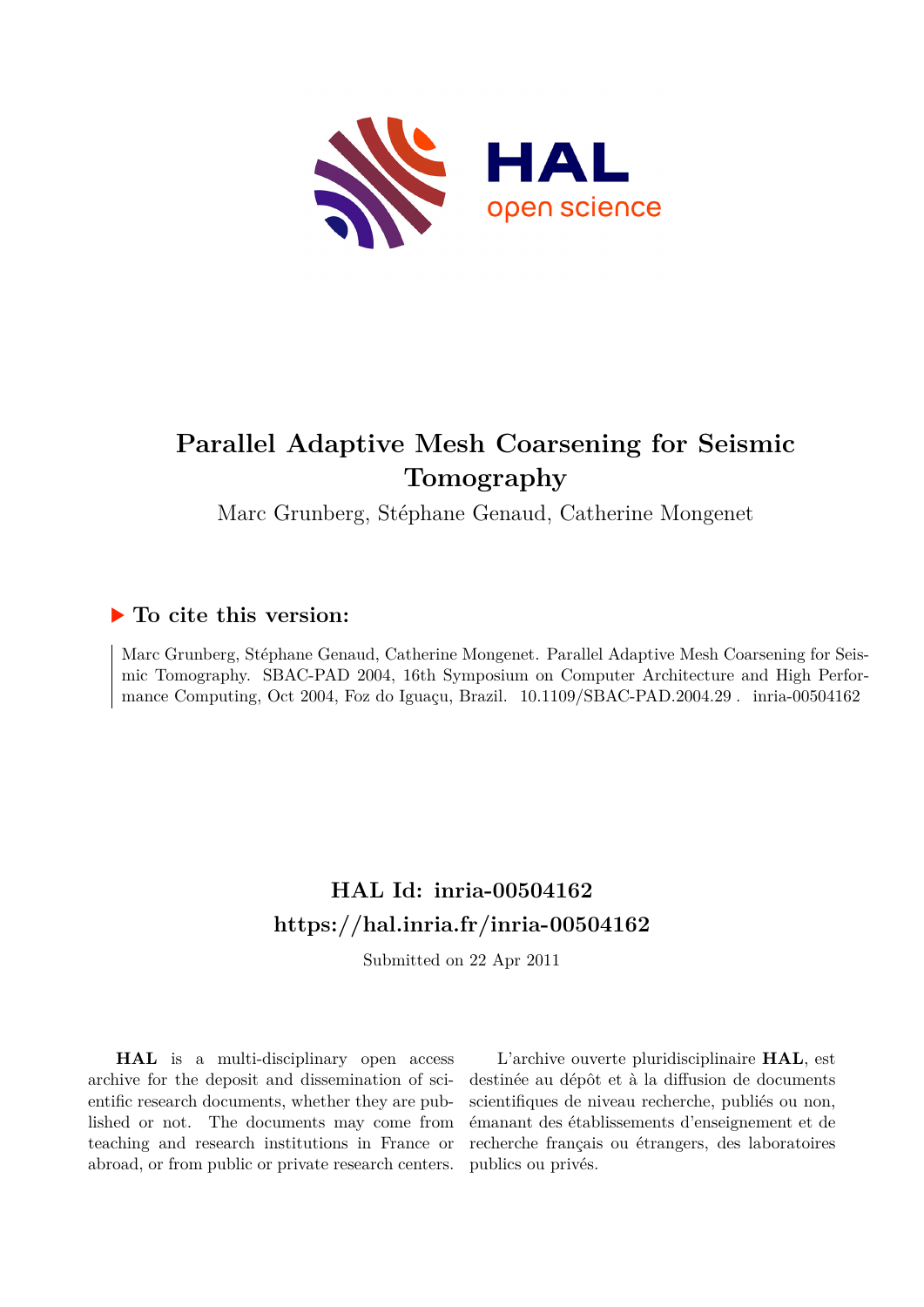## **Parallel Adaptive Mesh Coarsening for Seismic Tomography**

Marc Grunberg IPGS, UMR 7516,CNRS-ULP, 5 rue R. Descartes, F-67084 Strasbourg

#### **Abstract**

*Seismic tomography enables to model the internal structure of the Earth. In order to improve the precision of existing models, a huge amount of acquired seismic data must be analyzed. The analysis of such massive data require a considerable computing power which can only be delivered by parallel computational equipments. Yet, parallel computation is not sufficient for the task: we also need algorithms to automatically concentrate the computations on the most relevant data parts.*

*The objective of the paper is to present such an algorithm. From an initial regular mesh in which cells carry data with varying relevance, we present a method to aggregate elementary cells so as to homogenize the relevance of data. The result is an irregular mesh which has the advantage over the initial mesh of having orders of magnitude less cells while preserving the geophysical meaning of data. We present both a sequential and a parallel algorithm to solve this problem under the hypotheses and constraints inherited from the geophysical context.*

### **1. Introduction**

Seismic tomography is an important field in geophysics. Its objective is to build a global seismic wave velocity model of the Earth, that is to determine the physical characteristics and heterogeneities of the various parts of the Earth interior. The data used to build such a model are obtained from the seismic events recorded by the many seismic stations (or captors) covering the planet.

When a seismic event occurs, the network of stations record the corresponding seismograms. These seismograms are analyzed to localize the source (e.g. the earthquake hypocenter) and determine the wave type and the wave travel time. The data are then stored in databases by international institutions such as the ISC (International Seismic Center). Obviously, the number of such records is huge.

Stéphane Genaud Catherine Mongenet LSIIT-ICPS, UMR 7005,CNRS-ULP, Bd S. Brant, F-67400 Illkirch

For instance, our case study process the seismic data set acquired by the ISC for year 1999 which represents 817000 records. From each record, the wavefront propagation from the source to the captor, called the *seismic ray*, can be computed. Computing the ray paths from the records is called the *ray-tracing* process.

Seismic tomography is a three-phases process :

- The space of study (either the whole globe or just a region) is meshed with elementary cells.
- Then the set of rays is traced using an initial velocity model. During the ray-tracing phase, each ray segment crossing a cell brings some information stored into that cell. Because of the uneven repartition of both the seismic stations and the earthquake centers, some regions are crossed by very few rays. We call *illumination* the property reflecting the wealth of information for a cell, which depends on the number and variety of the rays (in terms of incidence angle) crossing it.
- Eventually, the data collected enable to setup an enormous overdetermined system of equations called the *inverse problem*. In this third phase, the objective is to find the velocities that best fit the computed ray paths, yielding a new velocity model. The parametrization of the inverse problem is crucial for its resolution. With a regular mesh, the parametrization generates as many unknowns for regions with badly illuminated cells than for zones with a good ray sampling, leading to an ill-conditioned system. Hence, the construction of an adaptive mesh in which only cells with enough information remain small, while poorly informative cells are gathered to increase the local illumination, is necessary to improve the model accuracy. Furthermore, the reduction in the number of cells (two orders of magnitude in this paper) allows to use a fine resolution for well-sampled zones in the inverse problem without exceeding the current computing capabilities.

Various methods have already been studied to tackle this problem. They can be roughly classified in two categories.

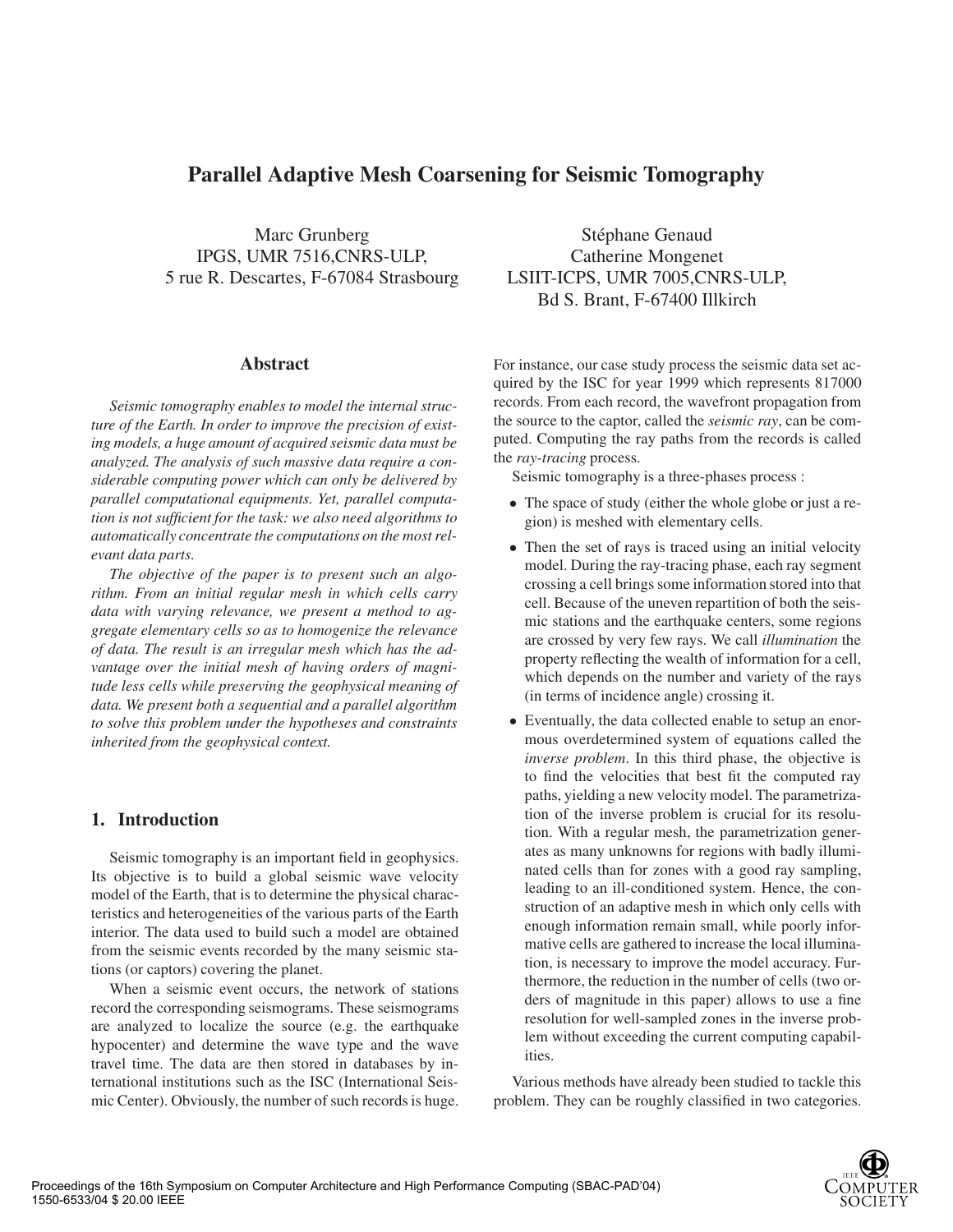In the first category, the mesh is build according to some static information: for instance the method in [10] proposes a grid optimization which uses a very dense model gridding in localized areas where sources are densest. Another method enables some optimizations by interactively changing the grid boundaries [6]. In the second category are methods which automatically adapt the mesh depending on the cells illumination (as we do in this work). Different approaches have been studied to construct such irregular meshes: Delaunay or Voronoi decompositions have been used to build tetrahedral meshes in [8] and [7], while non uniform sized rectangular blocks are used in [9]. However, these studies mainly comment on the geophysical results obtained through the method used, and give few details on the adaptive algorithms used though it obviously has an impact on the parameterization problem.

The objective of our work is thus to design a method to build such an adaptive mesh. Because of the huge quantities of data to be processed, the 3D mesh construction algorithm has been parallelized. The whole approach is decomposed into 3 successive steps :

- the construction of an initial regular 3D mesh,
- the seismic ray tracing process in the regular mesh,
- the construction of the adaptive mesh obtained by merging adjacent cells of the original mesh to properly fit the illumination criteria.

The paper is organized as follows. Section 2 shows how to compute the ray tracing and to build the initial mesh where each cell contains the information on its crossing rays. Section 3 explains how the adaptive mesh is constructed, whereas section 4 focuses on the parallelization of the algorithm. Section 5 presents experimental results. Concluding remarks and future works are given in section 6.

### **2. Initial mesh construction**

The first step of the method, which consists in tracing the seismic rays in a regular Earth mesh, has been fully presented in [3]. The main ideas underlining this process are briefly presented in this section.

The ray path modelization represents the wavefront propagation from one seismic hypocenter to one station. Each time a ray reaches a geological interface (for instance the lower mantle / outer core interface) it can be either transmitted or reflected, depending on the incidence angle and the geological characteristics of the interface. It can also change its propagation mode, from compressional mode to shear mode or vice-versa. These informations define the *signature* of the ray. In order to trace the ray, we use an initial velocity model, the IASPEI91 model [4], based on a decomposition of the Earth interior into 11 layers in which the ray tracing computation depends only on the depth. The tracing algorithm uses the Snell-Descartes law in spherical geometry to compute the discretization. The ray is computed in 2D and then positioned in the 3D space with appropriate rotations.

The 2D ray path computation is done using an iterative process that builds the ray path segment by segment using either elementary equal-length segments or equal-angle segments depending on the incidence angle. The signature of the ray is used to decide how to propagate the ray each time an interface is reached.

The ray information is computed and stored into the initial regular 3D mesh. This mesh is obtained from the decomposition of the sphere into a given number of layers from the surface to the center. Each layer is then decomposed into regular angular sectors (both in latitude and longitude) issued at the center of the Earth. Each elementary volume thus obtained defines a cell that can be approximated by an hexahedron.

Each cell carries the information brought by all ray fragments that cross it:

- the number of rays,
- for each ray : the length of the ray fragment in the cell, the input and output impact points in the cell, the input and output incidence angles,
- encoded information to measure the way the rays are distributed in the cell. A cell is not very well illuminated if most of its crossing rays are roughly parallel. In the other hand, the cell is efficiently illuminated if the azimuth of its crossing rays are widely distributed in the 3D space.

From all these informations we compute the *score* associated with a given cell. The score computation can be parameterized. For instance, a very simple score would only take into account the number of rays crossing the cell, whereas a more sophisticated one would take into account the distribution of the rays in the cell.

In a global Earth model, a ray path is usually discretized using several hundred to several thousands of points depending on the ray length and its nature. Since the millions of rays contained is the databases have to be discretized, billions of information have to be computed. Therefore the ray tracing and initial mesh construction processes require a parallel computation.

The parallelization lies in the concurrent computations of ray paths using independent copies of the mesh. The set of rays to be traced is divided into subsets according to the number of computing processors. Each of these processors receives a description of the mesh and one or more subsets of rays to trace<sup>1</sup>. During the first step of the algorithm,

<sup>1</sup> Load-balancing issues have been addressed in [2].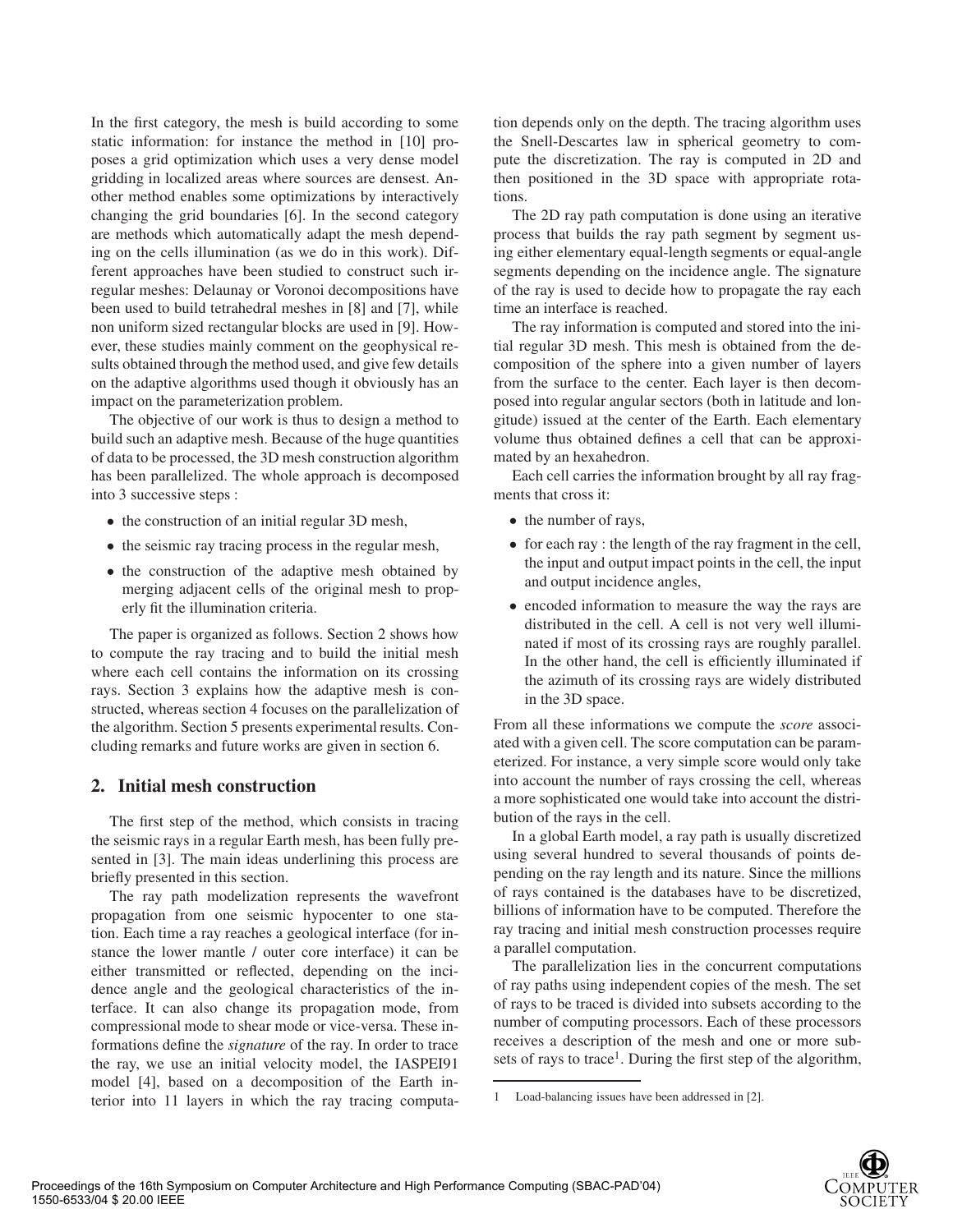each processor computes the ray paths of its subset independently of any other processor and updates its local copy of the mesh with information brought by the computed rays.

Once all the rays have been traced, each processor contains a representation of the whole mesh where only the information related to the rays it has traced are collected. The second phase of the algorithm requires therefore to merge the informations of all the rays in all the cells into a unique regular 3D mesh. This step is also computed in parallel as follows. The global mesh is decomposed into sub-domains and each processor is responsible for one sub-domain. An all-to-all communication phase occurs : each processor sends the partial informations it carries in each sub-domain to the processor responsible for the subdomain. Once the communication phase is over, each processor merges the whole rays information in all the cells of its sub-domain. The final step of the algorithm consists in a collective communication to gather all the sub-domains on one master processor.

This parallel algorithm has been programmed in C (with specific routines in Fortran) and implemented using the MPI library [5]. It has been tested on various parallel platforms: an Origin 2000 parallel machine, a cluster of PCs and a grid with machines distributed all over France.

### **3. Adaptive mesh algorithm**

The main contribution of this paper is the construction of an irregular mesh from the initial regular one. Figure 1 gives a partial representation of a regular mesh of 259200 cells covering the globe coarsened to 21383 cells. The construction is obtained by merging cells of this initial mesh in order to get well-illuminated cells. How well a cell is illuminated depends on the score related to that cell. As mentioned in section 2 the score computation relies on a specific parameterized function that uses the sets of information collected at each cell. The higher the score is, the better the illumination is. The merged cells in the irregular mesh are called *meta-cells*.

One peculiarity of the meshes we construct is their multilayers aspect that comes from geophysical properties. This allows to run independently our algorithm on each layer of the 3D-mesh. We start from a one-layer regular mesh  $\Omega$  of cells noted  $C_{x,y}$ , where x, y are the cell's longitude and latitude coordinates in  $\Omega$  (the depth coordinate is given by the considered layer). The objective is to construct an irregular mesh  $\Omega'$  made of juxtaposed, non-overlapping meta-cells. A meta-cell  $M_{x,y}^{p,q}$  is a rectangular area composed of  $p \times q$ juxtaposed cells whose upper-left corner is originated at coordinates  $x, y$ . The surface of a meta-cell is limited by parameters:  $0 < p \leq P$  and  $0 < q \leq Q$ , so that the solution does not produce very big meta-cells that would not make



(a) regular mesh



(b) irregular mesh

#### **Figure 1.** 0.5◦<sup>×</sup> 0.5◦**regular mesh and its corresponding irregular mesh at 660-760 km depth.**

sense from a geophysical point of view<sup>2</sup>.

We can give an overview of the algorithm by decomposing it in two phases:

*1) Configurations computation and ordering.* For each cell  $C_{x,y}$  we evaluate the score  $S_{x,y}^{i,j}$  of each meta-cell  $M_{x,y}^{i,j}$  that can be constructed from  $C_{x,y}$ , i.e. we compute the scores :  $\{S_{x,y}^{i,j} \mid i \in [1, P] \land j \in [1, Q] \}$ . We sort these values in decreasing order in a list called M. This step is repeated decreasing order in a list called  $\mathcal{M}_{x,y}$ . This step is repeated for all the cells, resulting in one list  $M$  per cell.

Because the head element of an  $M$  list is the best candidate meta-cell, we build a list  $L$  containing all these head elements. This list is also sorted by decreasing scores:  $L =$  sort  $(\{\cup \text{head } (\mathcal{M}_{x,y}), \forall x, y \mid C_{x,y} \in \Omega \})$ ).



These parameters are set by the geophysicist.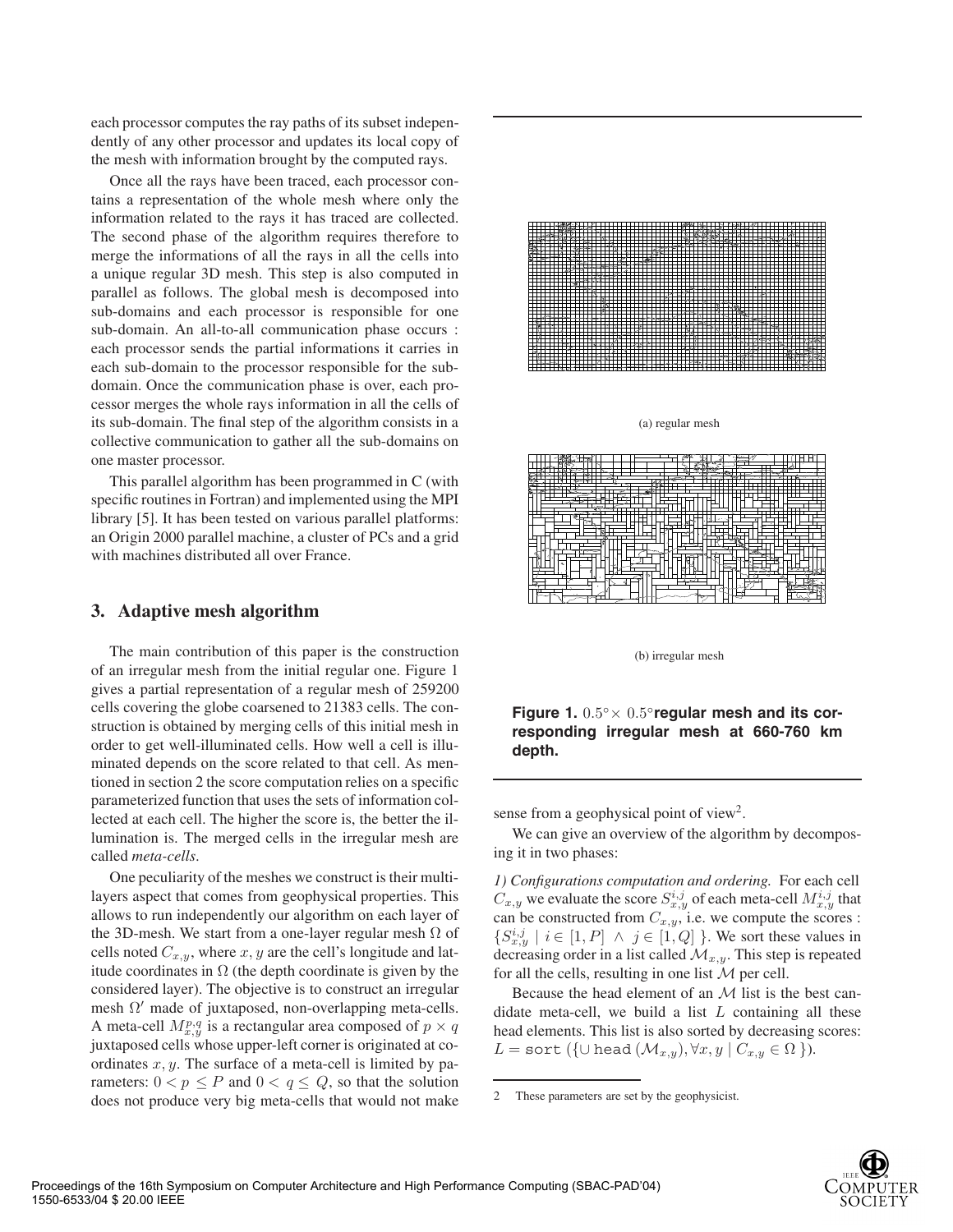At this point the situation corresponds to the one exemplified on figure 2. In this example the first three best scores are respectively the ones of meta-cells  $M_{2,1}^{3,4}, M_{4,5}^{1,2}$ and  $M_{8,2}^{5,5}$ , being by definition the leading elements of the meta-cells lists  $M_{2,1}$ ,  $M_{4,5}$  and  $M_{8,2}$ . These best scores are therefore the first elements of list L.



*2) Configurations selection.* The algorithm must now select the meta-cells with the best scores in such a way that the remaining meta-cells define a paving of the domain (i.e. the final set of meta-cells covers the whole domain with neither overlap nor hole). It therefore consists in scanning the initial list  $L$  and "cleaning" it by removing all the meta-cells that do not belong to the final irregular mesh. Obviously, the head element of  $L$  ( $M_{2,1}^{3,4}$  on figure 2) represents the metacell with the best score amongst all possible meta-cells, and as such is selected. As a consequence, all other potential meta-cells that have a common cell with the selected metacell will never be realized since they would overlap. They must therefore be removed from the set of candidates.

The removing phase process, described by Algorithm 1, is the core of our method. We use classical functions on lists, head and tail to return the first element and the rest of the list respectively. Function remove which returns a list without a given element has  $O(1)$  complexity due to the pointers used in the implementation. Function insertsorted which inserts an element at the right place in a sorted list of length l has a  $O(l + \log_2 l)$  complexity.

The removing process is decomposed into two phases, as sketched on figure 3.

Let us suppose  $M_{x,y}^{p,q}$  has been selected for realization. The *forward removing* removes all meta-cells  $M_{u,v}^{p',q'}$  intersecting with the selected one, such that their heading cell  $C_{u,v}$  is contained in  $M_{x,y}^{p,q}$   $(x \le u < x + p$  and  $y \le v < y + q)$ .<br>The *hackward removing* successively analyses each elemen-The *backward removing* successively analyses each elementary cell  $C_{u,v}$  of the selected meta-cell. For each of them, it scans the rectangular area of dimension  $P \times Q$  focused on  $C_{u,v}$  (as shown on the figure 3 (b)) and removes from L all meta-cells  $M_{a,b}^{p'',q''}$  which contain  $C_{u,v}$ . After that, we must find the next valid meta-cell  $\mathcal{M}_{a,b}$  to insert at the right place in L. Notice that in both cases, the meta-cell to be removed has a lower score than the selected one. It is therefore lo-

**Data** : meta-cell  $M_{x,y}^{p,q}$  to realize, list L **Result** : partial cleaned list L **foreach**  $\{(u, v) | C_{u,v} \in M_{x,y}^{p,q} \text{ and } C_{u,v} \neq C_{x,y}\}$  do Forward removing  $M^{p',q'}_{u,v} \leftarrow$  head  $(\mathcal{M}_{u,v})$  $L \leftarrow$  remove  $(M_{u,v}^{p',q'}, L)$ free  $(M_{u,v})$ // Backward removing  $Area \leftarrow \{C_{u-i, v-j} \mid i \in [0, P[ \text{ and } j \in [0, Q[ \}$ <br>**foreach** {(a, b) |  $C_{a,b} \in Area$  and  $C_{a,b} \neq C_{x,y}$  } do  $M_{a,b}^{p'',q''} \leftarrow$  head  $(\mathcal{M}_{a,b})$ **if**  $C_{u,v} \in M_{a,b}^{p'',q''}$  then  $L \leftarrow \texttt{remove} \ (M_{a,b}^{p''}, q'' , L)$  $\mathcal{M}_{a,b} \leftarrow \texttt{tail}~(\mathcal{M}_{a,b})$ //Find the next valid meta-cell  $M_{a,b}$  to be inserted in L  $found = False$ **while** not found **and**  $\mathcal{M}_{a,b} \neq \emptyset$  **do**  $M^{p'',q''}_{a,b} \leftarrow$  head  $(\mathcal{M}_{a,b})$ **if**  $C_{u,v} \notin M_{a,b}^{p'',q''}$  then  $L \leftarrow$  insertsorted  $(M_{a,b}^{p''}, q'' , L)$  $found = True$ **else**  $\mathcal{M}_{a,b} \leftarrow \text{tail } (\mathcal{M}_{a,b})$ **endif endw endif endfch endfch**

**Algorithm 1:** Removing phase process (call to SelectClean  $(M^{p,q}_{x,y},L)$ 

cated after the selected meta-cell in list  $L$  as shown on figure 3.

We encapsulate Algorithm 1 in a procedure called SelectClean  $(M^{p,q}_{x,y}, L)$ . The rest of the sequential algorithm consists in scanning  $L$ , and calling SelectClean for each element not yet selected. This is described by the main procedure (Algorithm 2).

At each iteration the algorithm removes many meta-cells due to the backward and forward removing process. At the first iteration the number of removed meta-cell is in  $O(P^2Q^2)$ . After a certain number of steps, most of the cells that should be removed have already been erased in previous iterations, and therefore the remaining iterations are in  $O(1)$ . This behavior is illustrated on figure 4: for  $P = Q = 10$ , with  $Card(L) = 259200$  we call 16420 times the SelectClean procedure but almost all metacells have been removed before the 4000th call.

#### **4. Parallelization of the algorithm**

The parallelization of the algorithm consists in dividing the domain of the initial mesh  $\Omega$  into adjacent nonoverlapping sub-meshes  $\Omega_{i,j}$  such that  $\cup \Omega_{i,j} = \Omega$  and  $\cap \Omega_{i,j} = \emptyset$ . Each sub-mesh  $\Omega_{i,j}$  is treated by a given pro-

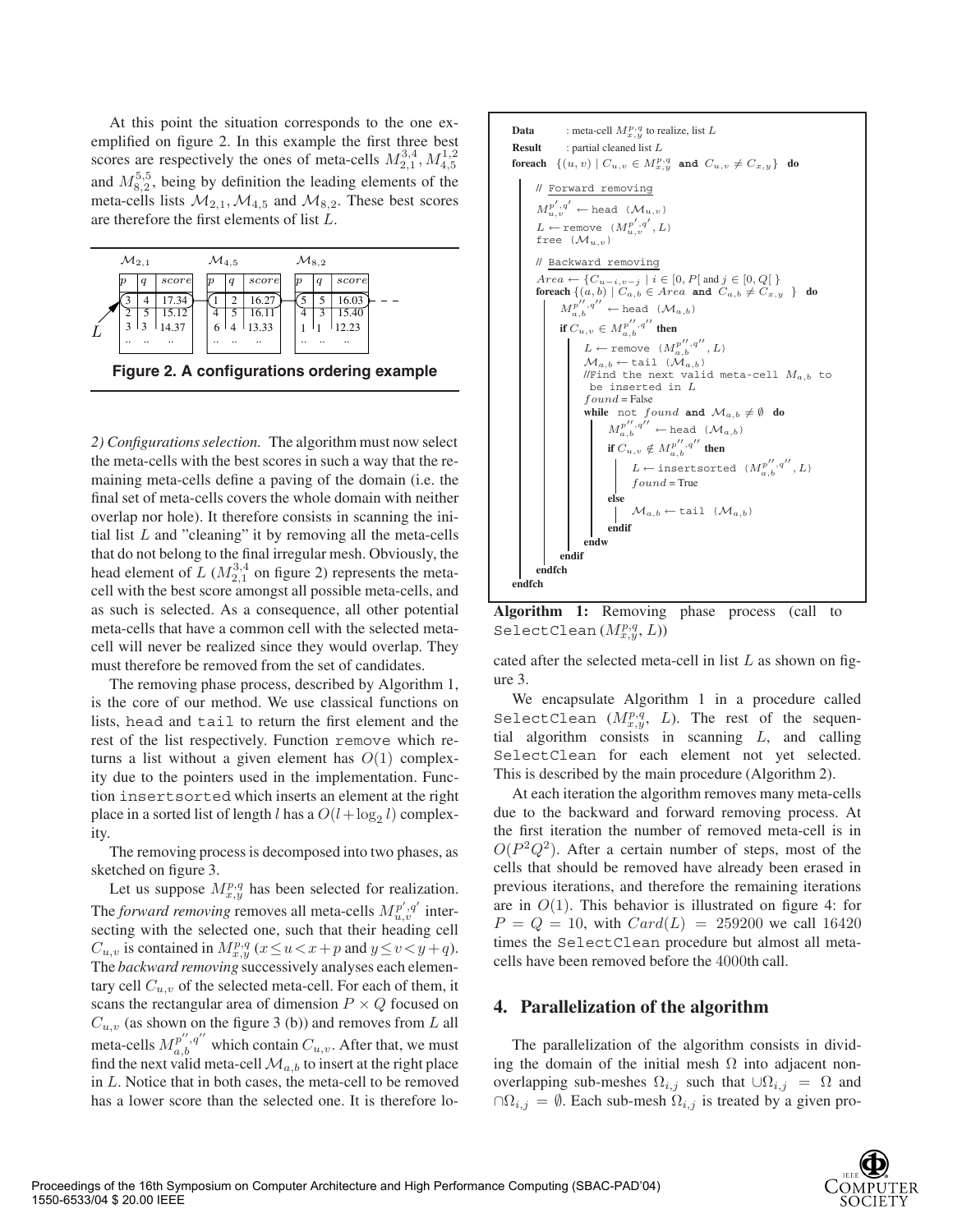

(a) Forward removing :  $M_{x,y}^{p,q}$  selected,  $M_{u,v}^{p',q'}$  is removed from L.



(b) Backward removing :  $M_{x,y}^{p,q}$  selected,  $M_{a,b}^{p'',q''}$  is removed from L. The next valid element of  $\mathcal{M}_{a,b}$  is then inserted into L.



cessor  $Proc_{i,j}$  which computes the initial list of meta-cells  $L_{i,j}$  and then cleans it up by selecting the ones that define the paving.

In order to build such a list, the processor must contain enough information to properly activate the SelectClean procedure. This is why the data available on each processor correspond to overlapping subdomains, as shown on figure 5 (b). The size of the overlap is  $2(P - 1) \times 2(Q - 1)$  and is correlated to the cleaning process as shown on figure  $5(a)$ . Hence the extreme cells of  $\Omega_{i,j}$  (in black on figure 5(a)) require, when selected both a forward cleaning and a backward cleaning that can reach cells whose distance from  $\Omega_{i,j}$  is  $2(P - 1)$  or  $2(Q - 1)$  at the farthest. The overlapping sub-domain related to sub-mesh  $\Omega_{i,j}$  is denoted by  $D_{i,j}$ .



**Figure 4. Cumulated number of meta-cells configurations removed as a function of the number of SelectClean calls.**

| Data<br>: Initial mesh $\Omega$ , M list and initial list L |                                                                                                                                                     |  |
|-------------------------------------------------------------|-----------------------------------------------------------------------------------------------------------------------------------------------------|--|
| <b>Result</b>                                               | : Cleaned list L containing the meta-cells of irregular mesh $\Omega'$                                                                              |  |
|                                                             | $M^{p,q}_{x,y} \leftarrow$ GetFirst $(L)$                                                                                                           |  |
|                                                             | while $M_{x,y}^{p,q} \neq \emptyset$ do                                                                                                             |  |
|                                                             | $\left\{ \begin{array}{ll} L \leftarrow \text{SelectClear } (M^{p,q}_{x,y}, L) \\ M^{p,q}_{x,y} \leftarrow \text{GetNext } (L) \end{array} \right.$ |  |
|                                                             |                                                                                                                                                     |  |
| endw                                                        |                                                                                                                                                     |  |

#### **Algorithm 2:** Main procedure

The first overlap zone of size  $(P - 1) \times (Q - 1)$  (in light grey on figure 5) is the one on which initial list  $L_{i,j}$  of best-scores meta-cells is computed. It contains cells whose corresponding meta-cells could further on interfere with a meta-cell of  $\Omega_{i,j}$ . Initial list  $L_{i,j}$  is computed in the same way as in the sequential algorithm and is sorted on decreasing scores.

Once the cleaning process starts on list  $L_{i,j}$ , processor  $Proc_{i,j}$  must compute both forward and backward removing as defined in the sequential mode. It must therefore have the information related to the second overlap zone (in white on figure 5), in order to remove all invalid meta-cells. The set of all configurations related to possible meta-cells is computed on this whole overlapping sub-domain  $D_{i,j}$  at the beginning of the computation.

Each time processor  $Proc_{i,j}$  selects a meta-cell whose related cleaning process interferes with a sub-mesh adjacent to  $\Omega_{i,j}$ , it must communicate the corresponding information to the appropriate processor.

On the other side, when the current meta-cell to be treated by processor  $Proc_{i,j}$  intersects its overlap zone, it is not allowed to treat it, because the processor which is responsible for this meta-cell is its neighbor. Therefore it has to wait till it receives information from this neighbor.

Every time processor  $Proc_{i,j}$  receives from one of its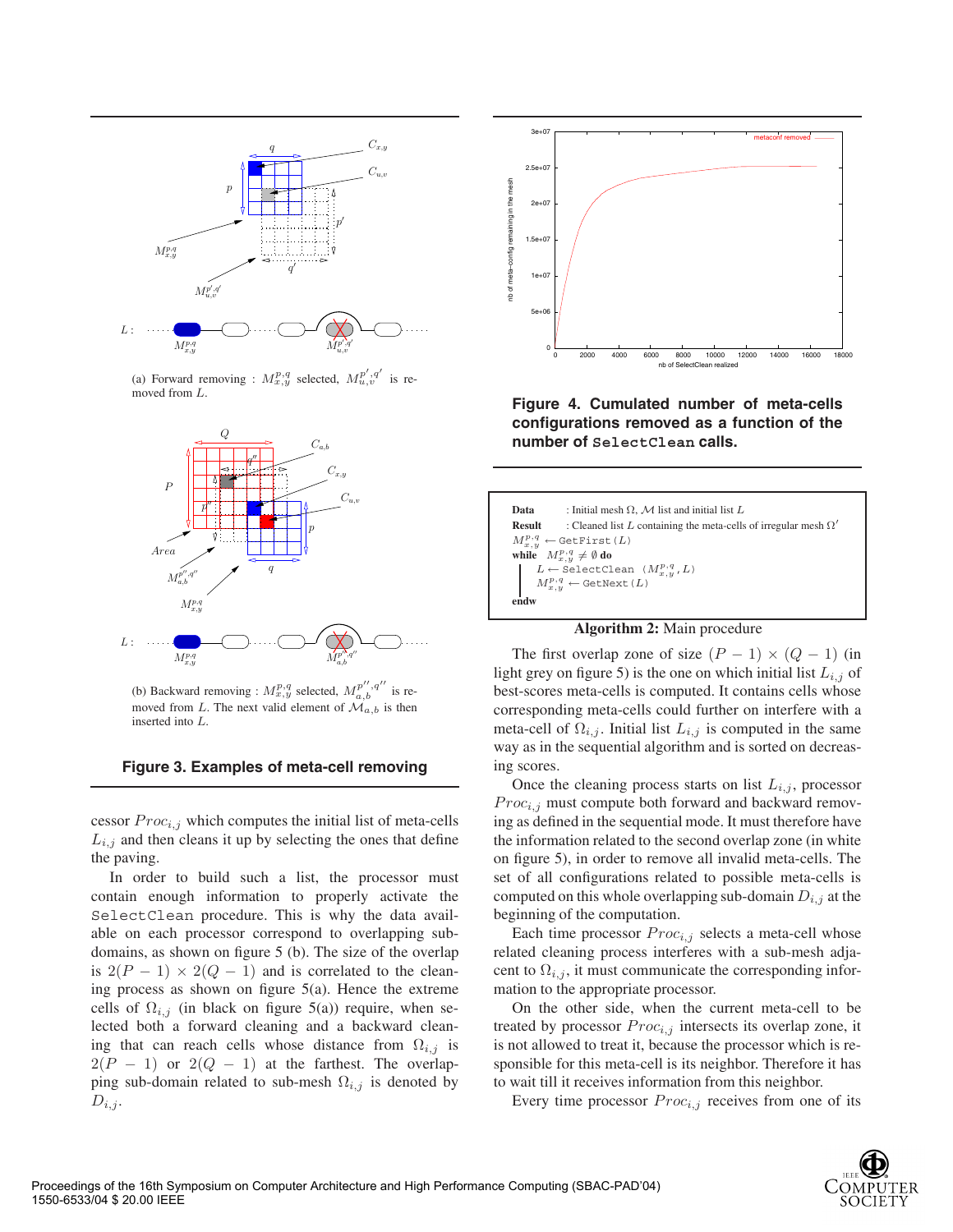





(b) Overlapping zone around  $\Omega_{i,j}$  defining the domain  $D_{i,j}$ .

#### **Figure 5. Overlap related to a given sub-mesh**

neighbor the reference of the meta-cell the neighbor has selected, it first inserts it into its private list  $L_{i,j}$ , with respect to decreasing scores, and then treats it, i.e. runs the SelectClean procedure in order to remove all the invalid meta-cells it induces.

Because the various meta-cells lists are always kept ordered, the whole process will run without any deadlock. At the end, the various  $L_{i,j}$  lists have to be merged to get the final irregular mesh. Some meta-cells can belong to two adjacent sub-mesh (when they intersect with an overlap zone) and the merging step must of course add them only once in the resulting mesh.

This whole process is described by Algorithm 3.

```
Data : D_{i,j} with cells C_{x,y}, meta-cells lists \mathcal{M}_{x,y} and initial list
              L_{i,j}.
Result : Cleaned list L_{i,j} containing the meta-cells of irregular mesh
               Ω
.
MsgList \leftarrow \emptysetM^{p,\,q}_{x,\,y} \leftarrow \texttt{GetFirst}\left(L_{i,\,j}\right)while M_{x,y}^{p,q} \neq \emptyset do
      \mathcal{W} meta-cell M^{p,\,q}_{x,\,y} is selected
      if C_{x,y} \in \Omega_{i,j} then<br>
| N process P_{i,j} is in charge of the creation
              of meta-cell M_{x,y}^{p,q}.
            foreach \{(k, l) | k \in [i - 1, i + 1] \land l \in[j-1, j+1] \wedge (k, l) \neq (i, j)} do<br>
if M_{x,y}^{p,q} \cap D_{k,l} \neq \emptyset then
                         \textit{msg} \leftarrow (x, y, p, q, S^{p, q}_{x, y})<br>
W non blocking send
                        SendMsg (msg, Pk,l)
                 endif
            endfch
            \mathcal{U} elements of L_{i,j} that share cells with
              Mp,q
x,y must be removed
            SelectClean (M^{p,q}_{x,y},L_{i,j})else
            \mathcal U proc. P_{i,j} has received or will receive<br>a message from the proc. in charge of the
              creation of Mp,q
x,y .
            reached \leftarrow Falsewhile reached = False do
                 // messages from neighbor processors
                   received
                  foreach \{(k, l) | k \in [i - 1, i + 1] \land l \in[j - 1, j + 1] ∧ (k, l) \neq (i, j)} do<br>
while ∃ messages of P_{k, l} do
                             msg \leftarrow \mathsf{RcvMsg}\left(P_{k,l}\right)AddMsg(msg, MsgList);
                        endw
                  endfch
                  \# message list MsgList is sorted by
                   decreasing scores
                  sort(MsgList)// synchronization phase
                  msg \leftarrow \texttt{GetFirst}(MsgList)while msg \neq \emptyset and S_{x,y}^{p,q} \leq GetScore(msg)
                  do
                        // forward and backward cleanings in
                         domain \mathcal{D}_{i,j} , according to msgM^{p',q'}_{x',y'} \leftarrow GetMetaCell(msg)SelectClean(M^{p',q'}_{x',y'}, L_{i,j})
                        RemoveHead(Ms^{N}_{\alpha}L_{ist})LastMsg \leftarrow msgmsg \leftarrow \text{GetFirst}(Msqlist)endw
                  // checking whether or not there are
                    information on Cx,y ?
                  if S_{x,y}^{p,q} > GetScore(msg) then
                       reached \leftarrow Falseelse
                       // msg = \emptyset ie. MsgList is empty
                         if S_{x,y}^{p,q} < GetScore(LastMsg) then
                               \frac{m^{p,q}_{x,y}}{m^{p,q}_{x,y}} may have already been<br>selected
                               if isInvalidated(Mp,q
x,y) then
                                   reached \leftarrow Trueelse reached ← False
                        else
                               \mathcal{W} \, S_{x,y}^{p,q} = \text{GetScore}(LastMsg)if LastMsg \equiv M_{x,y}^{p,q} then
                                   reached \leftarrow Truereached \leftarrow \text{False}endif
                 endif
           endw
     endif
      M^{p,q}_{x,y} \leftarrow \texttt{GetNext}\left(L_{i,j}\right)endw
```
**Algorithm 3:** parallel algorithm for process  $P_{i,j}$ 

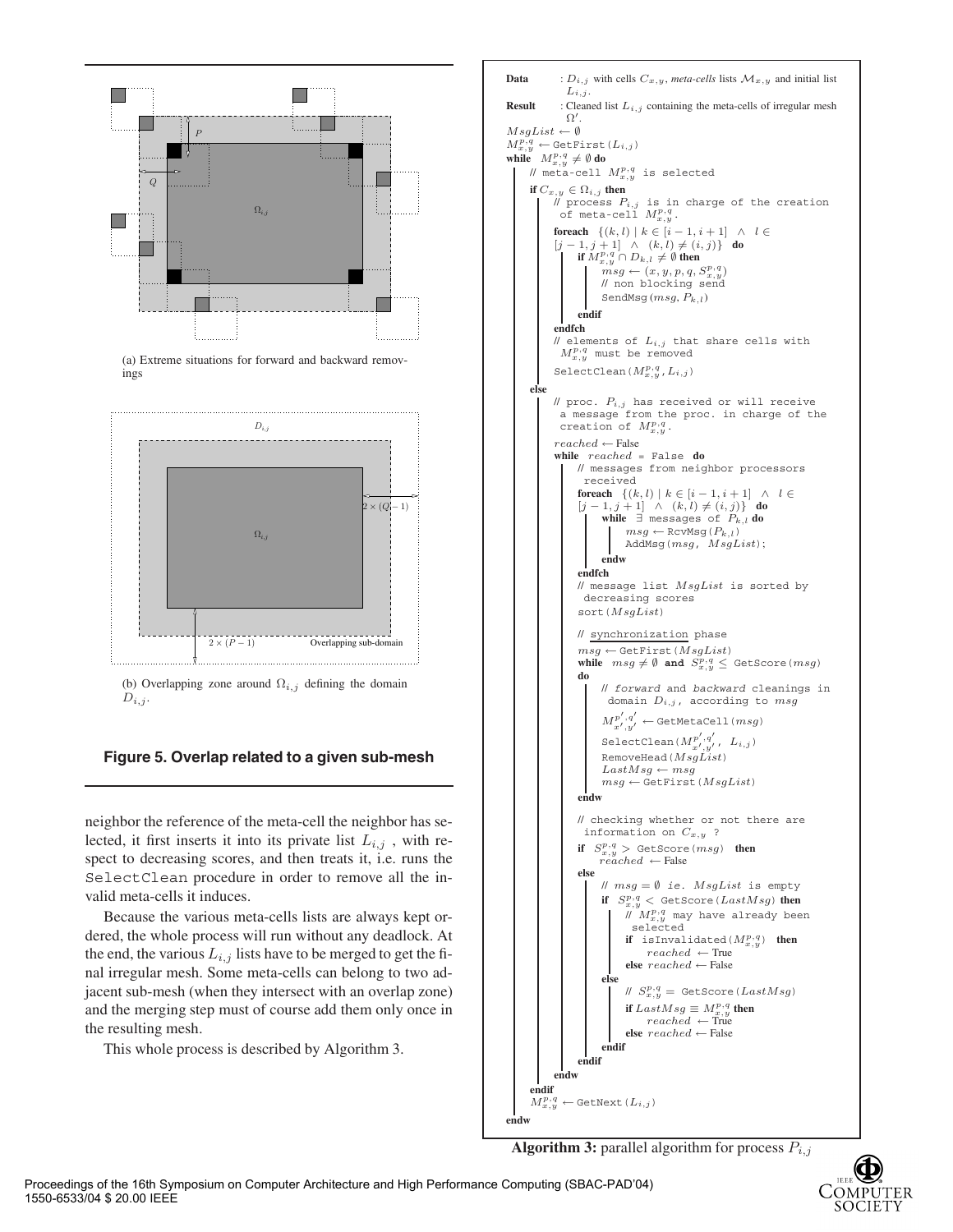### **5. Experimental results**

We have run a series of benchmarks to assess the application performances on two kinds of cluster. The first is a commodity cluster with six SMP bi-processors PC/Xeon 1.7Ghz, each bi-processor sharing 1 GO RAM and linked with a gigabit ethernet network. The second cluster has 30 SMP nodes with two Itanium2 1.3Ghz and 8 GB RAM on each node. It has a double internal interconnection network: a gigabit ethernet network is used for NFS links while messages of parallel applications transit through an independent Myrinet network.

As one of our objectives is to develop a code portable to a wide range of parallel architectures we have chosen the MPI standard [5] to develop the parallel version. The program has been linked against the LAM-MPI implementation [1] on the PC/Xeon cluster, and compiled with gcc 3.3.3. On the Itanium cluster, the results are drawn from the program using the MPI-GM library from Myricom and compiled with the Intel icc 8.0 compiler. In all cases, compilers were invoked with an O3 optimization level.

The data set we use comes from the ray-tracing of 817000 rays in an initial 11 layers mesh (as defined in the IASPEI91 model). For all tests we work on the 7th layer which contains more data than other layers, and therefore implies a longer configuration ordering because the score computation time increase with the data quantity.

The initial regular mesh is build from a decomposition of a given layer into cells  $0.5° \times 0.5°$  wide, resulting into 259200 cells by layer. We have run the application with  $10 \times 10$  as maximum sizes for the meta-cells and the experimental results are presented in tables 1 and 2. They show for various numbers of processors, the total application time, the time for the first phase of the algorithm, that is the configurations *computation and ordering*, and the time for the second phase, *configuration removing*. As explained in the previous section, this last phase requires cooperation between processors for decision making and the time spent waiting is reported between parentheses as idle time. Times are in seconds, and for runs with several processors the average time is reported. The last column indicates the speedup obtained.

| np | whole app. | comp. and ordering | selection (idle) | speedup |
|----|------------|--------------------|------------------|---------|
|    | 160        | 116                | 43(0)            |         |
|    | 75.5       | 36                 | 37.2 (19.7)      | 2.11    |
| 8  | 42.7       | 19.25              | 22.9(16.1)       | 3.74    |
| 12 | 38         |                    | 22.2(17.4)       | 4.21    |



| np | whole app. | comp. and ordering | selection (idle) | speedup |
|----|------------|--------------------|------------------|---------|
|    | 100        | 78                 | 21(0)            |         |
|    | 41         | 23.7               | 17(9.2)          | 2.43    |
| 8  | 23.5       | 12.4               | 10.75(7.6)       | 4.25    |
| 12 | 19.8       | 9.2                | 10.3(8)          | 5.05    |
| 16 |            | 7.25               | 9(7.2)           | 5.88    |

**Table 2. Itanium2/1.3Ghz cluster benchmarks with**  $P \times Q = 10 \times 10$ 

Quite obviously, the speedup for the parallel version of the application show a limited scalability in the number of processors.

Indeed, the algorithm design involves a heavy communicating scheme for the parallelized application in the second phase since a lot of small and asynchronous messages must be exchanged for processors to make their selection/removing decisions. In order to guarantee that the final irregular mesh does contain the best illuminated cells, each processor has to wait for information from one of its neighbor when it is working on a meta-cell that has interaction with its own overlapping zone. Hence it cannot decide to select this meta-cell without knowing whether it has been invalidated or not by its neighbor. Therefore, a processor may have to wait till it gets this information. However, the first phase requires only independent computations whose complexity depends on the data quantity in cells and on the cells sizes. This leads to the idea that the choice for the parameters has a great influence on the performances of the parallel version. Choosing a finer mesh resolution would induce more parallel computations (with the only overhead of the overlap zone to compute) in the first phase.

To estimate the overhead inherent to the second phase, we might consider the ratio between the number of cells in a sub-mesh  $\Omega_{i,j}$  and the number of cells in its overlap zone which are included in the  $L_{i,j}$  list. This number depends on the size  $P \times Q$  of the meta-cells.

As we can see in table 3, this ratio is roughly equal to 3 for 16 processors, i.e. there are only three cells in  $\Omega_{i,j}$ for one in the overlap zone which have populated list  $L_{i,j}$ . This implies a low computation/communication ratio that explains the performances curves on figure 6.

| np | ratio |
|----|-------|
| 16 |       |
| 12 | 3.79  |
| 8  | 4.71  |
|    | 6.77  |

**Table 3. Ratio between the number of cells in**  $\Omega_{i,j}$  and in its overlapped zone.